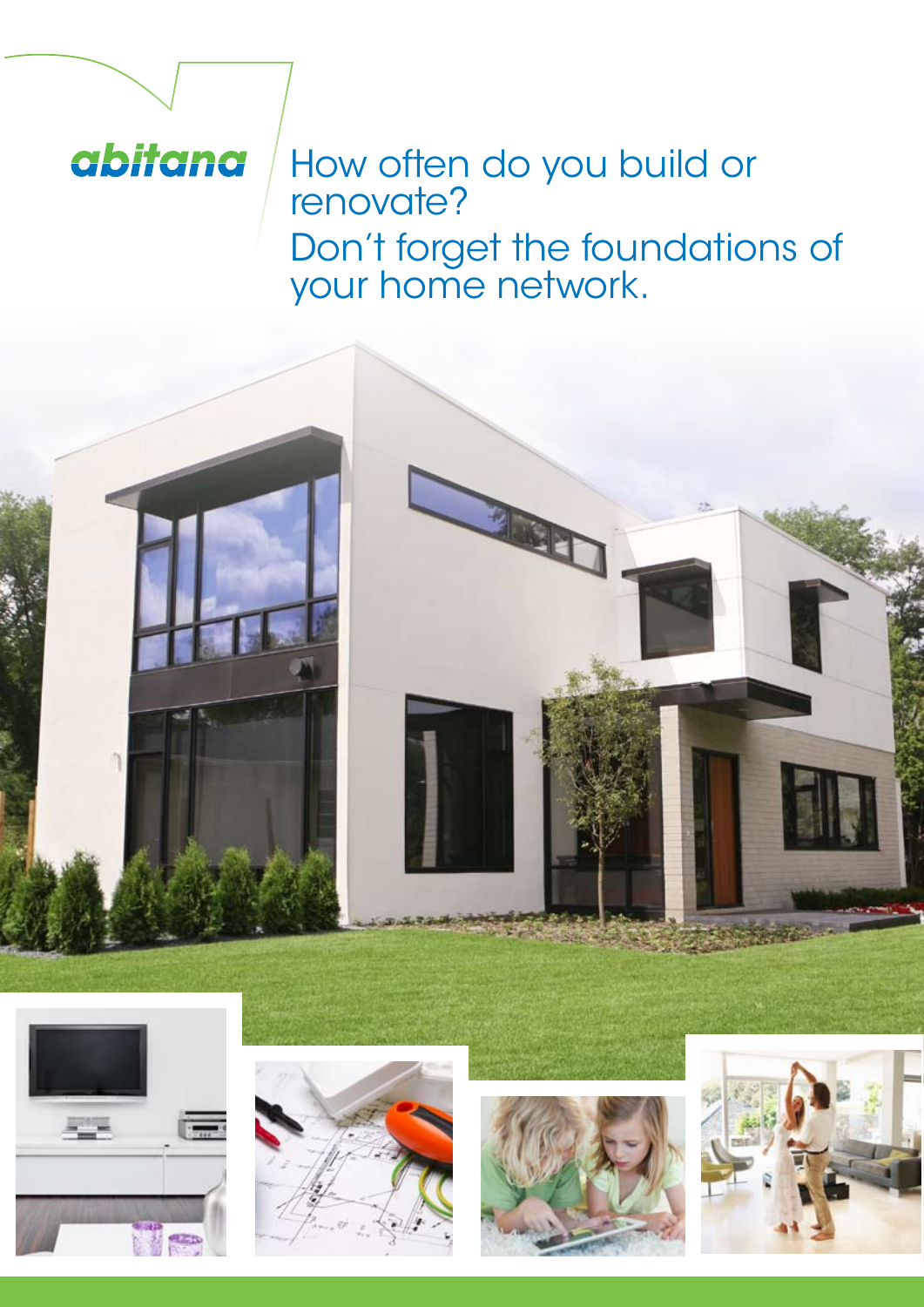*Today, if you are building or renovating, think of tomorrow's comforts. Choose for a home network that anticipates the future: Abitana!*

## A home network? What for?

Imagine a house without phone, internet or television. Unthinkable... but only with a well designed home network will you get most out of your devices. You will be able to connect full powered multimedia and quality internet service to every room of the house.

A home network enables the intercommunication between all your electronic devices. Store pictures and movies on a computer's hard drive, watch them on the television or a tablet. Put your music collection on a network hard disk and listen to your albums in any room of the house. Working with the laptop in the lounge, send the document to the printer in your home office. The Abitana home network brings reliability, comfort and flexibility.

How? By a smart mix of wired and wireless networking. The wireless network brings mobility. You can use laptop, tablet or smartphone on the Wi-Fi anywhere in the house. The wired network adds the foundations, it is super-fast and trouble-free and it complements the wireless network with the extra punch when and where you need it.

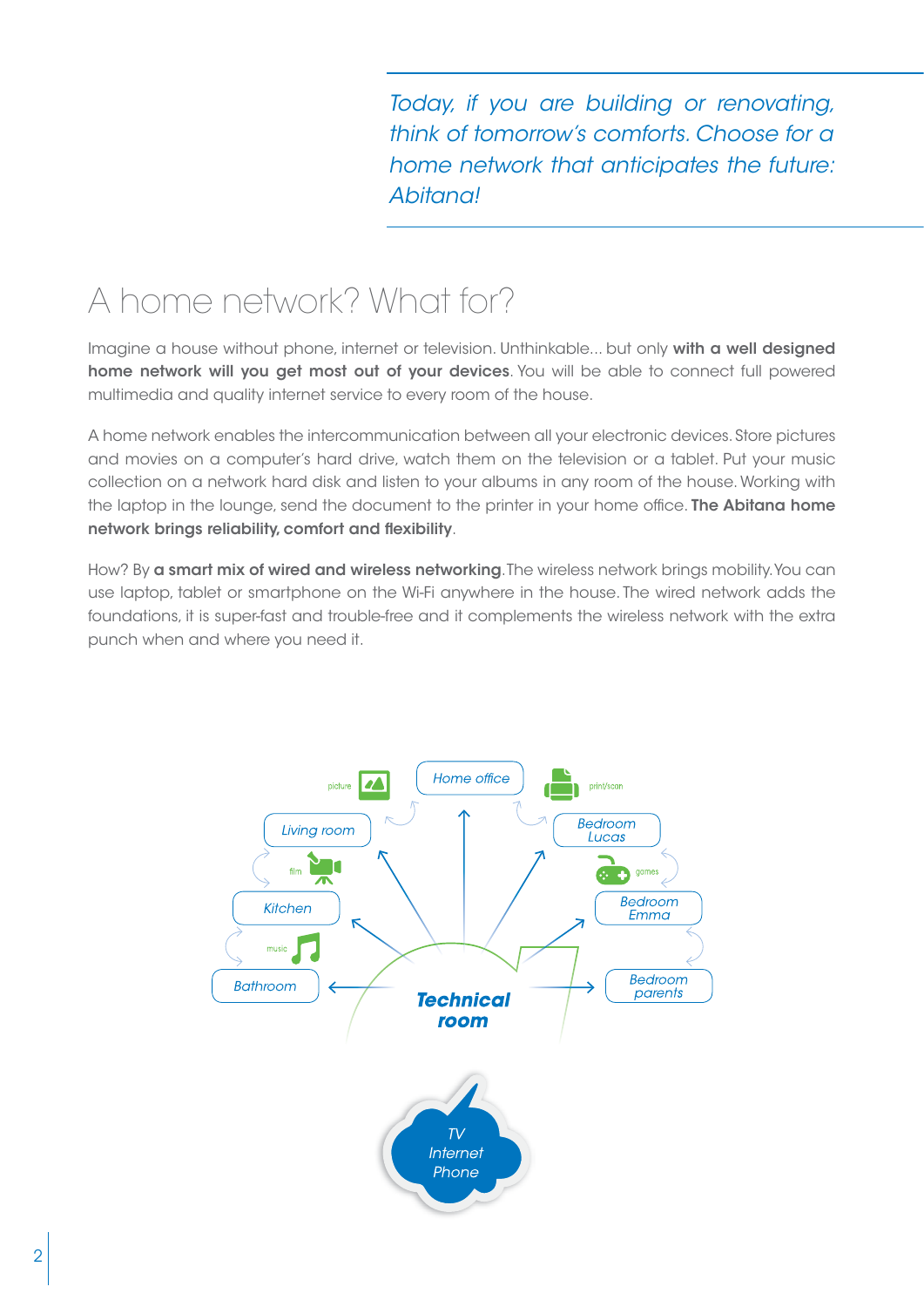

### What does a Smart Media home network look like?

Each room in the house is fitted with a number of universal OmniMedia wall outlets. Each wall outlet is connected to the central Comms Cabinet, the result is a star-shaped, wired network infrastructure. All rooms can be interconnected and your multimedia devices can communicate with each other in a matter of minutes.

Internet, phone, television, music: the home network sends the right signals to the selected wall outlet of each room.

*You manage the Central Comms cabinet yourself, and decide which signal goes where. This is how the Smart Media network brings reliability, comfort, and flexibility.*

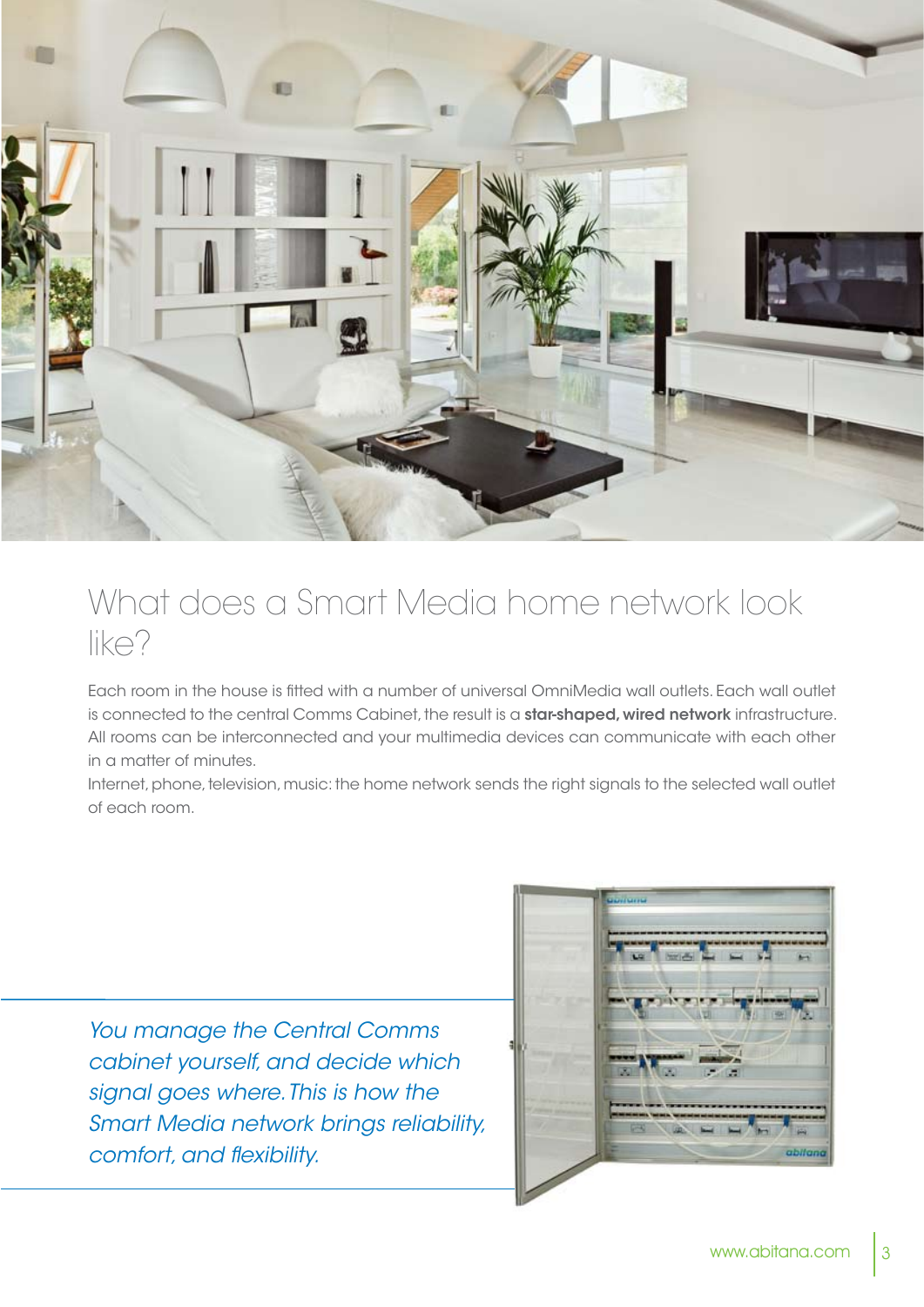# What will you get from a home network?

#### **Switch to another provider without a second thought**

Watch TV, phone, surf the internet from anywhere in the house. Every room has access to all the multimedia services. If you wish to change to a new service provider anytime, it is straight forward and will not need any change to the home network setup. You may have been a fan of ADSL for years but consider switching to Cable for broadband or go for satellite TV reception. Every type of provider can be connected to the Abitana home network. Be ready for "Fibre to the Home"... it's the next big thing! Is there a new multimedia service on offer? You can easily connect that to the network. No need to drill holes, to redecorate, no messy extension cords because your Smart Media network is future-proof, just plug in the new device and use it.

#### **The guarantee of a reliable Wi-Fi network**

Off course you don't have to wait to reap the benefits. Connect all your fixed equipment to the wired network thereby taking the load off your Wi-Fi network.



*You will have a faster and more reliable wireless connection for your laptop, tablet and smartphone.*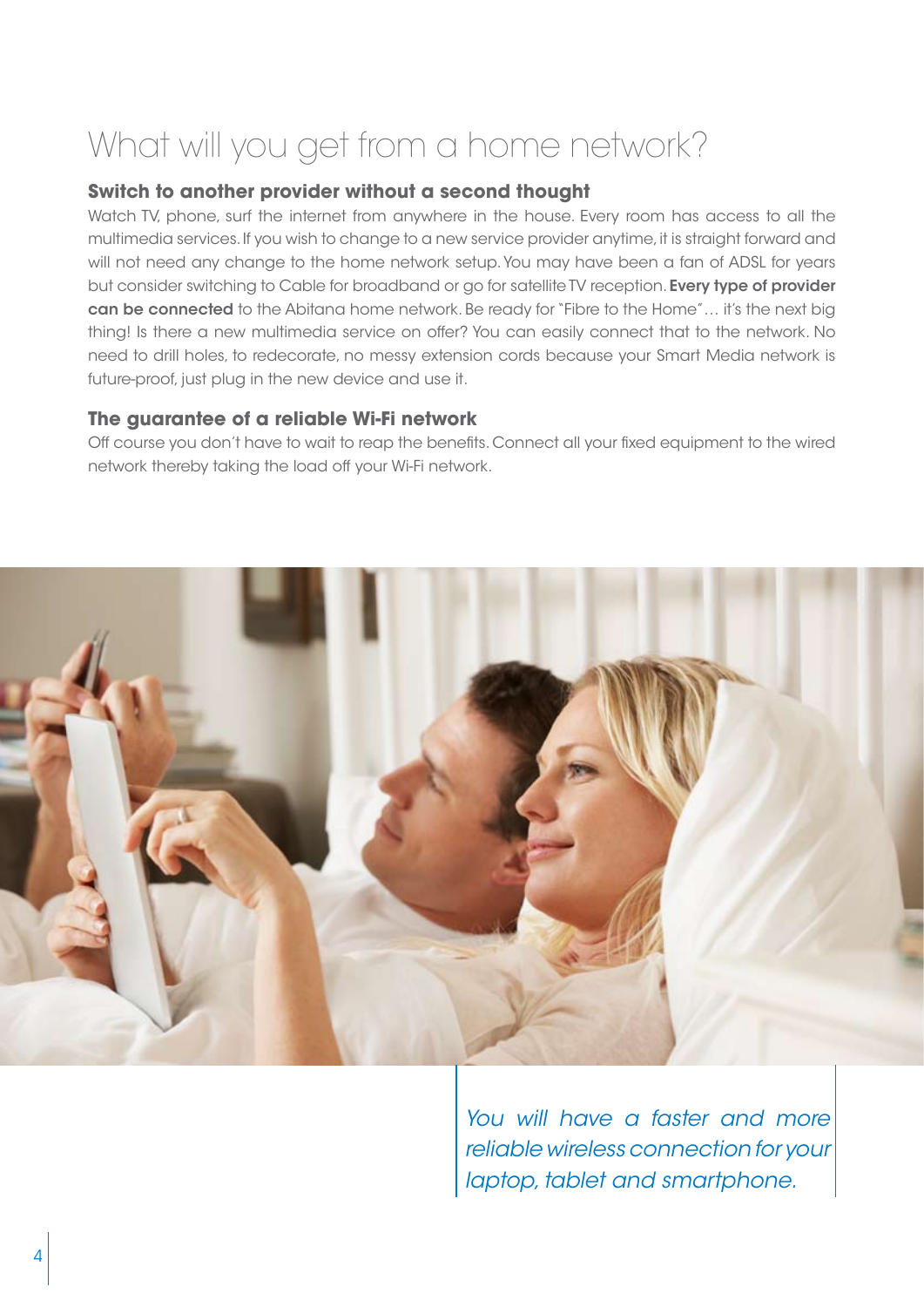

*Relax with your work safely backed-up on your network disk.*

#### **Share your home office printer**

The kids are doing homework in their room and use the internet for doing some research (you hope). When they are finished, they send the files to the printer in your home office, where you are doing some bank transactions online. You intercept their tasks and point out some typos. Just in time.

#### **Watch holiday pictures on TV, tablet or computer**

Later friends may drop by. They are eager to hear about your holiday adventures. The perfect excuse to show your pictures and movie-shots on the flatscreen in the lounge. While the children retreat to their bedrooms and have fun trying out an internet game with friends on the other side of the world.

#### **Take a bath and listen to your favourite music**

After that cheerful evening you fancy a nice warm bath, and to fully relax, you choose one of your favourite albums to listen to. Your whole collection is stored on the network and you can play it anywhere in the house. You dim the lights, choose the playlist and set the volume by the home automation system. The Abitana Smart Media network takes care of the interconnections.

#### **Work like a pro, whether at home or in the office**

The next morning you work from home. At the breakfast table, you check your e-mails on your tablet or smartphone. Then you go to your home office for the serious work. Your printer and desktop workstation are connected to the wired network, and communicate with the corporate server over a secured VPN internet access. Don't worry about the internet dropping out. You have a backup copy of the documents you are drafting on the network disk.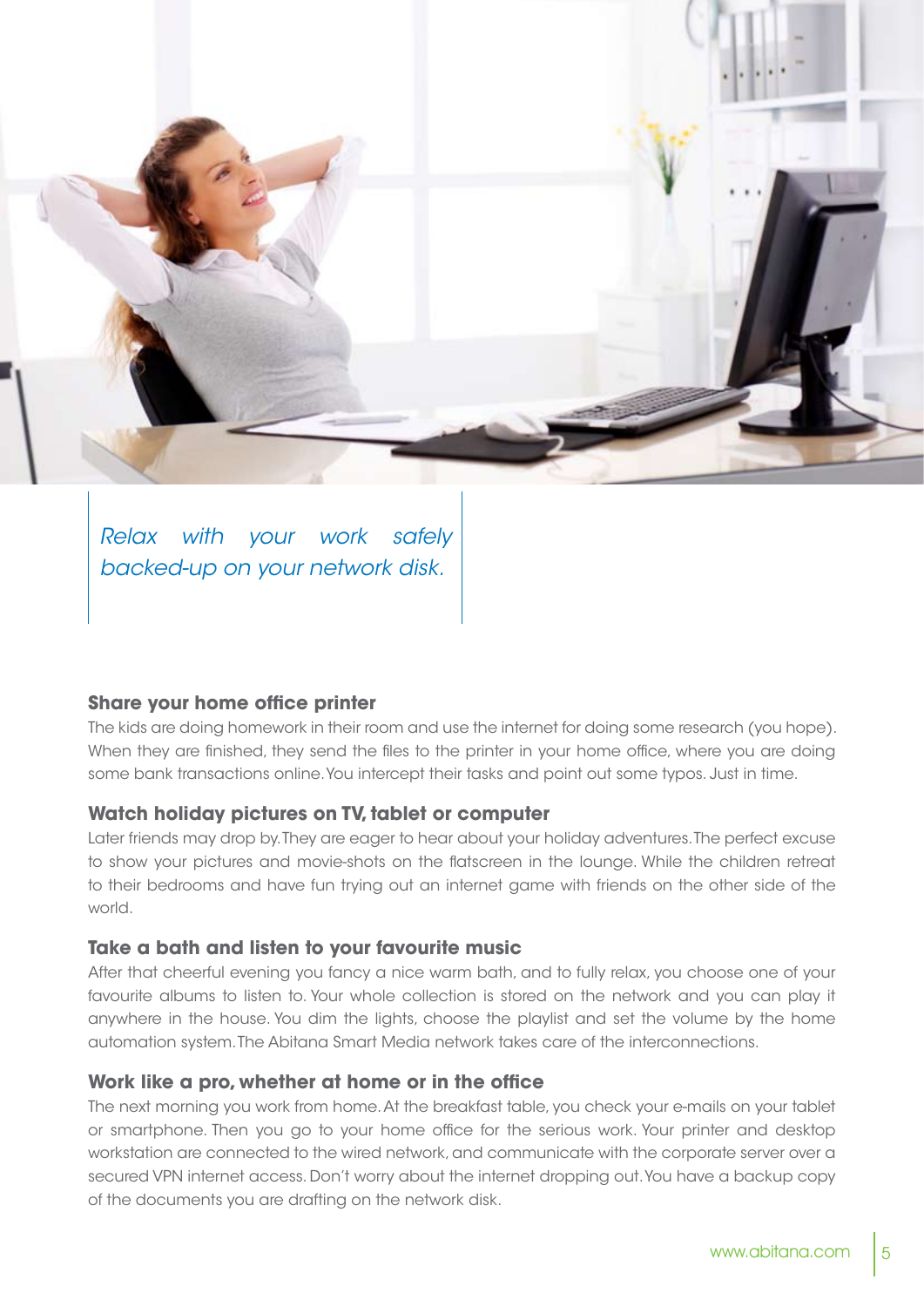

*Pure comfort.*

### Your interior wins too

Are you proud of your modern design interior? You'll hate the mess that patch cords, power leads and a bunch of remote controls make of it. The Abitana home network does away with them, because the cables are hidden in the wall and the set-top box, BlueRay player and game console are relegated to the technical closet. Out of sight is out of mind. A single universal remote control will keep you in power from your lazy chair.

## The internet of things

What do you think of a printer that gives early warning of empty ink cartridge and immediately goes on the internet looking for the cheapest supplier? Absurd? That's what we thought not so long ago about internet phones too. Technology changes fast. You've heard about a new development? So did we. We take pride in seeing to it that your Abitana home network has the future-proofing built-in.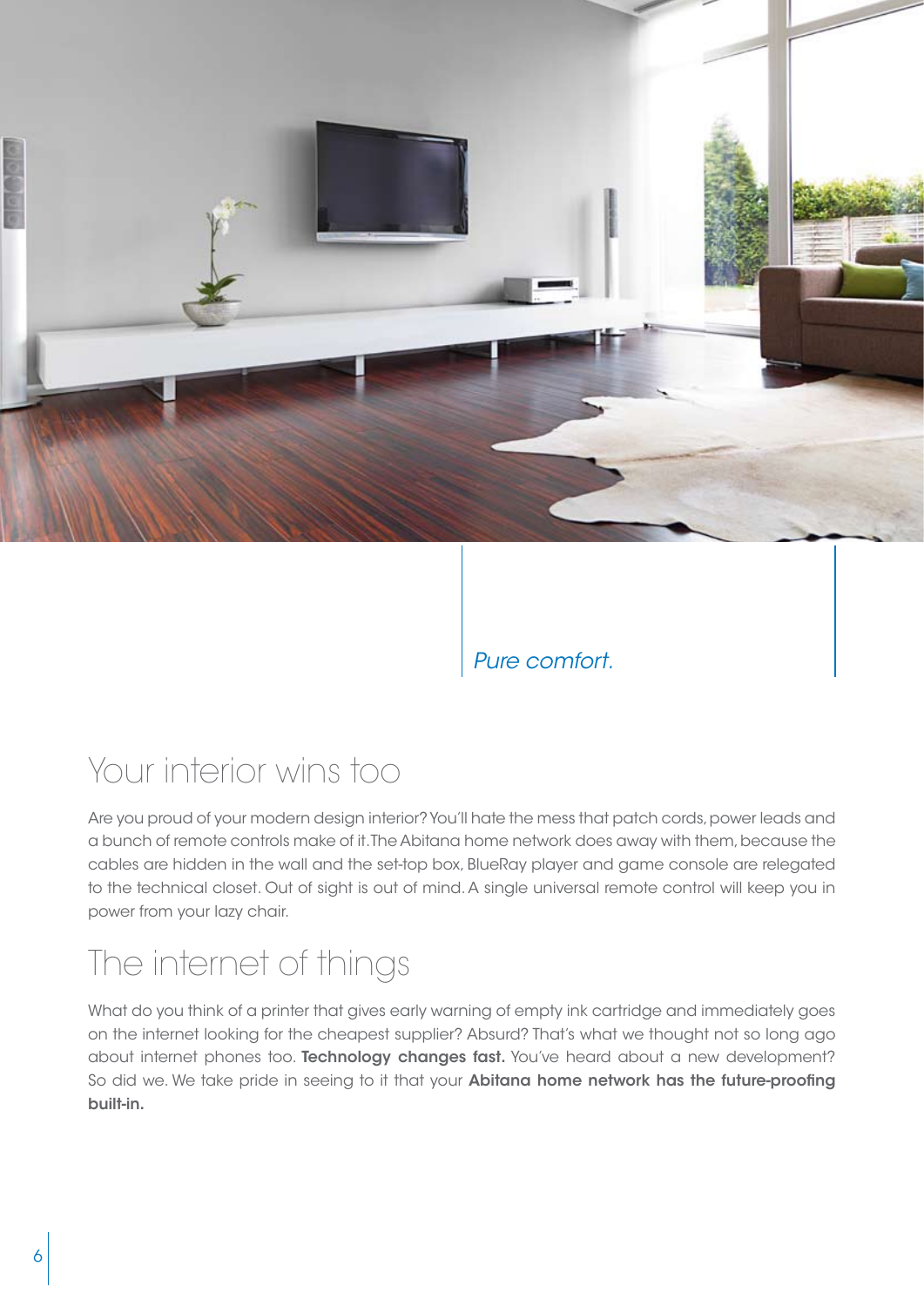# Where is the remote control?

A TV set, a decoder, a dvd player... and you are familiar with the frustration of numerous remote controls. With an Abitana home network, you have a free choice of how you control your devices. Yes you are in charge. Tablet, smartphone? Or would you prefer a wall-mounted touchscreen? It's your choice. Your Abitana integrator will tell you all about it.

### Home automation and home networks, is that the same thing then?

Home automation, better known as lighting controls, automates your lights, curtains, blinds and heating. The home network on the other hand, interconnects all your multimedia devices, and gives them access to the external Service provider networks. Not exactly the same thing, but what they have in common is more living comfort.

The home automation system and the home network build a bridge between multimedia and controls. You will enjoy the quality of your favourite movie on the fl atscreen while the home controls make the lights slowly dim, close the blinds and the curtains, turn the temperature up a notch and gradually fill the room with the sound of the home theatre system. All at your command, from thesame touchscreen, tablet or remote control.

Would you rather dine out? The home controls system can tell your multi-room music devices and TVs to help simulate presence in the house… or do just the opposite: when you set the alarm, automatically turn off all the multimedia devices to reduce stand-by power consumption.

Abitana's Smart Media home network offers a host of interface possibilities with the major brands of home automation systems by default. You have the freedom to implement what you want, anywhere you want it. Every day, again and again, you will enjoy the best quality, user friendly living experience until finally you take it for granted. This is a good place to come home to.

Even if at the building stage you only invest in the bare cabling, you'll leave all the options open for the future. An opportunity you don't want to miss.

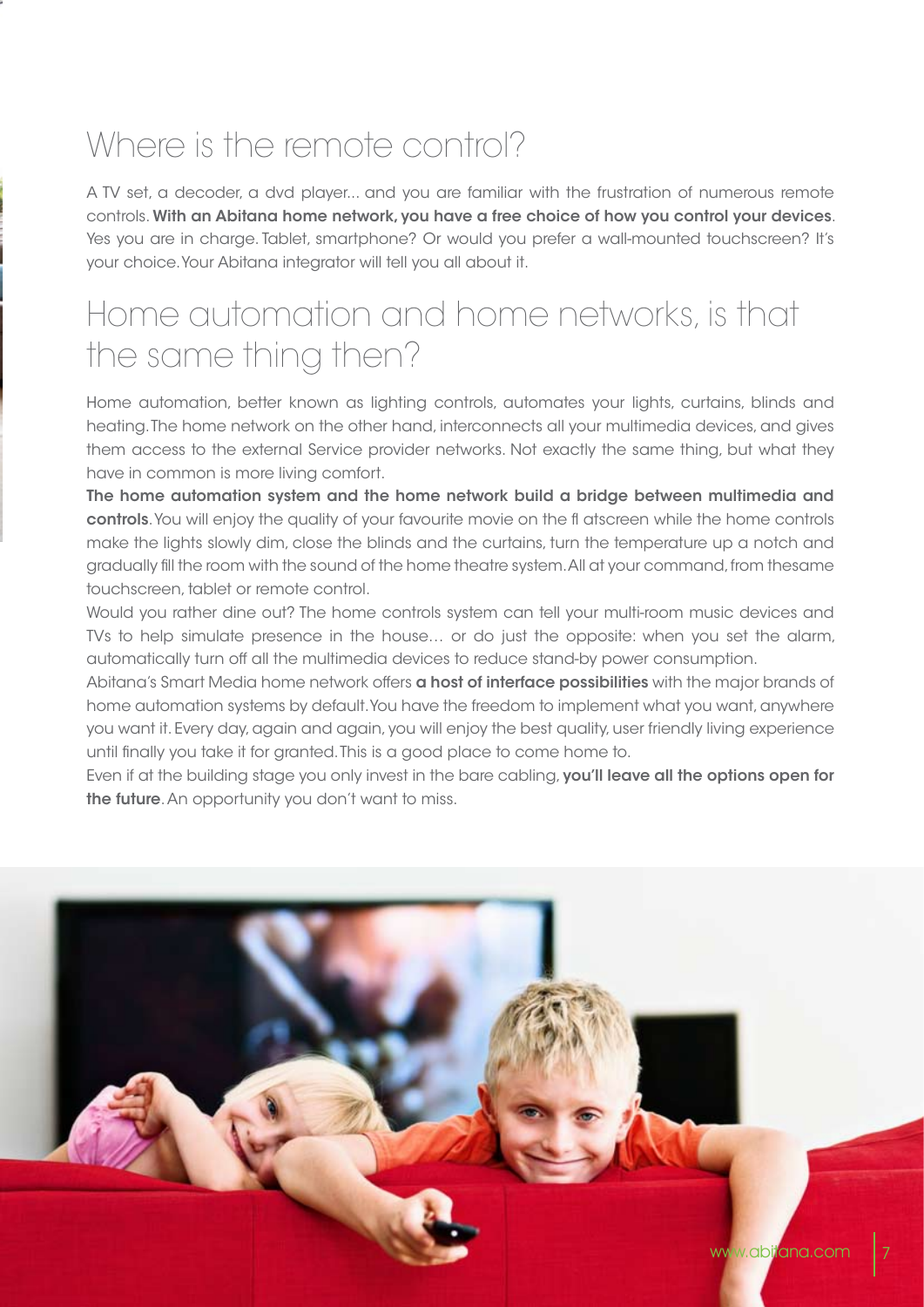## Why bother to wire up the house? Isn't everything going wireless?

Why choose to install a wired network when laptop, tablet, smartphone are all equipped with wireless?

Because wireless has its limitations: interference from mobile phones, thick walls, the neighbour's Wi-Fi, and worst of all, itself. The more devices you connect to the Wi-Fi network, the more risk for malfunctions and the slower it gets. Do you want a carefree high quality multimedia experience? Then a wired network is your only choice. Do you have a room with poor or no Wi-Fi coverage? Just add an extra Wi-Fi access point to the nearest wall outlet of the home network. This will extend the wireless coverage to the entire house. No more dead zones.

Ultra-fast actually. With the wired network, each connected device gets a full 1000 Mbps of speed. On the Wi-Fi, all devices have to share a maximum throughput of 200 Mbps. Abitana's fast Home network is the best guarantee to enjoy music, films and games without disruptions and at the highest resolutions and quality. No wireless network offers this level of performance.

Another reason to choose a wired network? It offloads traffic from its Wi-Fi colleague. Connect fixed devices like desktop pc, printer, Smart TV's and decoders to the cabled network. Your mobile Wi-Fi devices will get more throughputs and you'll enjoy the increased surfing capacity.

Building or renovating? Choose for lifelong comfort. Choose for the best price and quality. Choose a Smart Media network from Abitana, the home networking people.



Reliability of the connection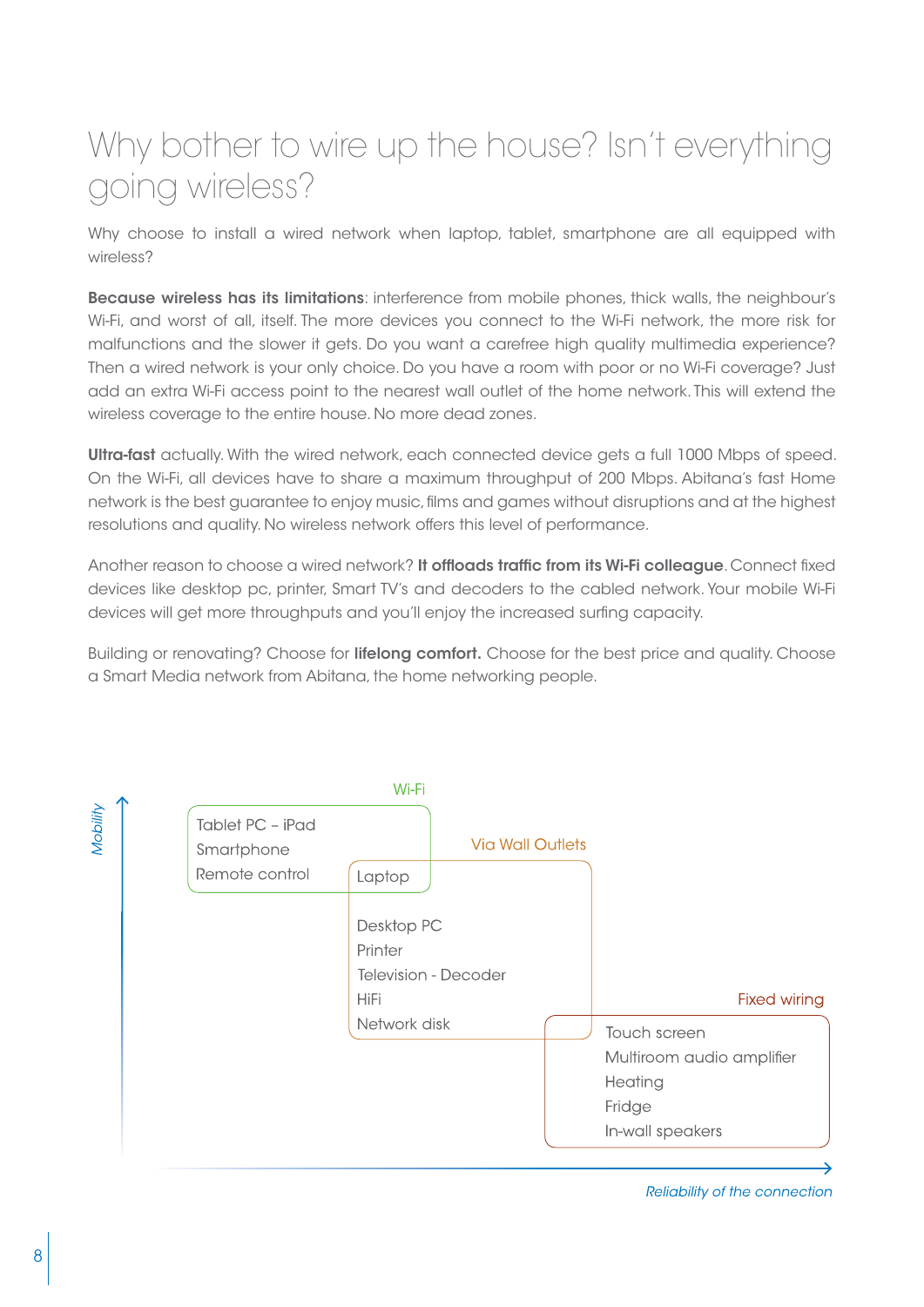| <b>Technology</b>      | <b>Advantages</b>                                                                                                          | <b>Disadvantages</b>                                                                                                                                                |
|------------------------|----------------------------------------------------------------------------------------------------------------------------|---------------------------------------------------------------------------------------------------------------------------------------------------------------------|
| Cable                  | Reliable<br>Superfast<br>Best price/quality ratio<br>Transports all types of signals<br>Robust technology<br>Long lifetime | Requires installation<br>Requires investment<br>Need for patch cords                                                                                                |
| Wi-Fi                  | <b>Mobility</b><br>Equips every portable device<br>Small additional investment<br>Easy installation                        | Prone to interference<br>Unreliable<br>Slow<br>Limited reach, walls are obstacles<br>Drains the batteries<br>Quality drops with number of users<br>Limited lifetime |
| Powerline              | No installation, uses the mains wiring                                                                                     | Very prone to interference<br>Unreliable<br>Slow<br>Not fitted in consumer-electronics<br>Limited lifetime                                                          |
| Mobile network (3G-4G) | Accessible everywhere, even outdoors                                                                                       | High traffic cost<br>Limited functionality, only internet service,<br>no home network functions                                                                     |

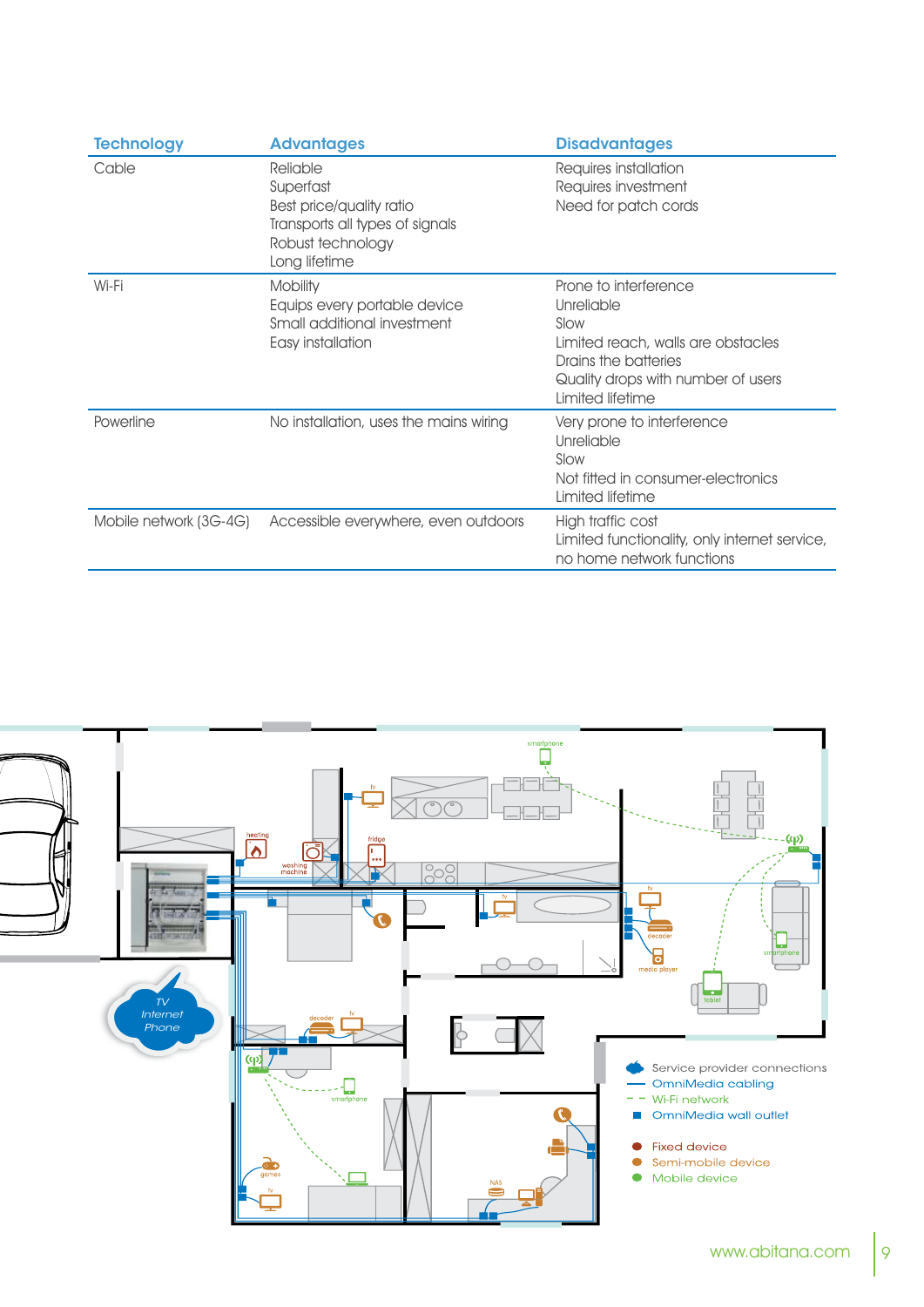# Your home network's main components

#### **The Comms Centre**

The Comms Centre is the heart of your network. Services from the external providers of TV, Internet and phone are dispatched from this central cabinet to all the rooms of the house. Also internal signals, like movies and pictures from a decoder or media player, music from a PC or MP3 player, or from your stereo set can be distributed via the comms centre. **Each device is connected to the network via an OmniMedia wall outlet.** In the Comms Centre the signals are routed to the right device.

These shallow DIN-rail cabinets can be mounted on-wall or recessed. You have a choice of many sizes and styles. It is easy to add extra modules and services. Clear labelling makes the system selfexplanatory and user friendly.



### **OmniMedia HD1000MHz Comm Centre connectors and wall outlets**

Each wall outlet on the home network connects to a corresponding OmniMedia connector in the Comms Centre using Abitana's universal OmniMedia cable. The wall outlets give flexible access to any type of phone, data, audio and/or video application.

Do you want future-proof comfort? It is important you plan enough wall outlets at the building stage. This will allow you to add devices without problems.

We recommend these numbers of outlets as a strict minimum for each room:

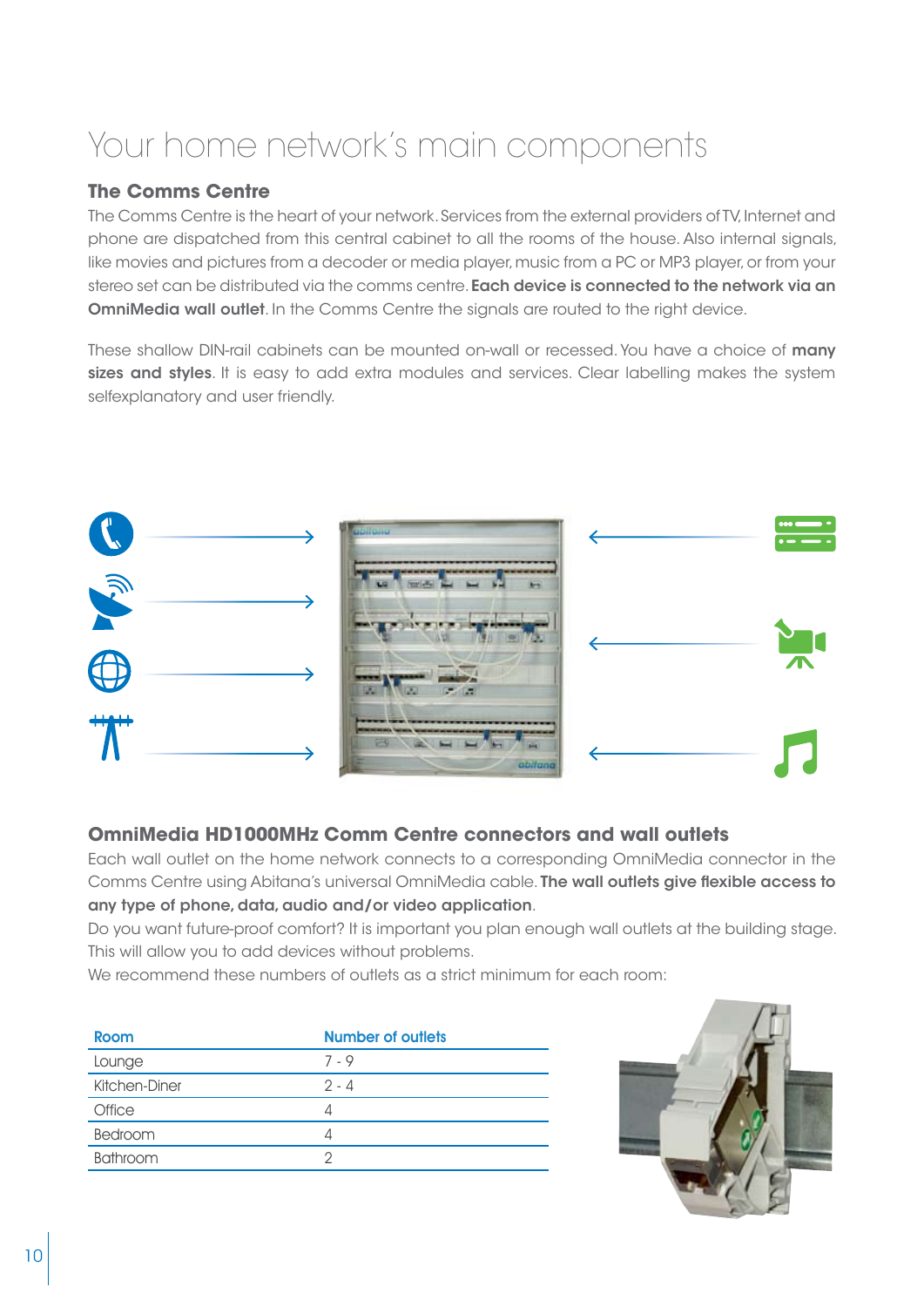### **OmniMedia HD1000MHz installation cable**

This cable interconnects the wall outlets and the Comms Centre. It's superior characteristics guarantee a flawless support of the rapidly evolving applications and transmissions speeds for the next decades. Even satellite television and multiroom music distribution are connected using our smart adapters.

### **Adapters**

A wide range of **audio and video** adapters are available to connect every popular type of consumer equipment to the network. Think stereo, 5.1 or 7.1 surround, composite video, component video, HDMI UltraHD, broadband CaTV, streaming audio-video and Ethernet LAN traffic up to 10Gbps, eventually equipped with an integrated IR passthrough channel for the remote control.

### **OmniMedia HD1000MHz patch cords**

The HD quality OmniMedia patch cords used in the Comms Centre take care of assigning the desired signal to the correct wall outlet. Because a network is only as strong as its weakest link, we use superior connectors and cable even for the smallest cords.

### **TV over Twisted Pair RF amplifier**

Are you getting RF television from the Cable provider (DVB-C) or from a Freeview terrestrial antenna (DVB-T) ? Our TV over Twisted Pair wideband amplifier distributes without a glitch the 400+ digital channels in HD quality to every decoder, settopbox, gateway or television set in the home. Each TV output is standard provided with a return channel for interactive digital services (e.g. TV on demand, replay, red button,...)

### **Fast Ethernet & Gigabit Ethernet Switch**

There is a choice of two switches located in the Comms Centre. For a small network, with up to 5 connected devices like modem, printer or pc, you can opt for the 5-port 10/100 Mbps Fast Ethernet switch. Do you need a larger network or much higher speed? Go for the 8-port Gigabit Ethernet 10/100/1000 Mbps switches.

#### **Music amplifier**

Do you want to enjoy music in every room of the house without the clutter of amplifiers, speakers and their wiring all over the place? Then the Abitana Music amplifier is what you are looking for. It fits in the Comms centre and connects on the one end to any type of music source, on the other to the ceiling, in-wall or on-wall speakers. Do you fancy even more comfort? Connect the amplifier to the home controls system to act as part of the whole-house command system.

#### **Phone/ADSL/VDSL module**

This module distributes the phone line (with or without ADSL or VDSL) to 4 rooms. You can use it for the connection of analog devices (phone or fax) as well as digital devices (modem, router, gateway, decoder, settopbox).